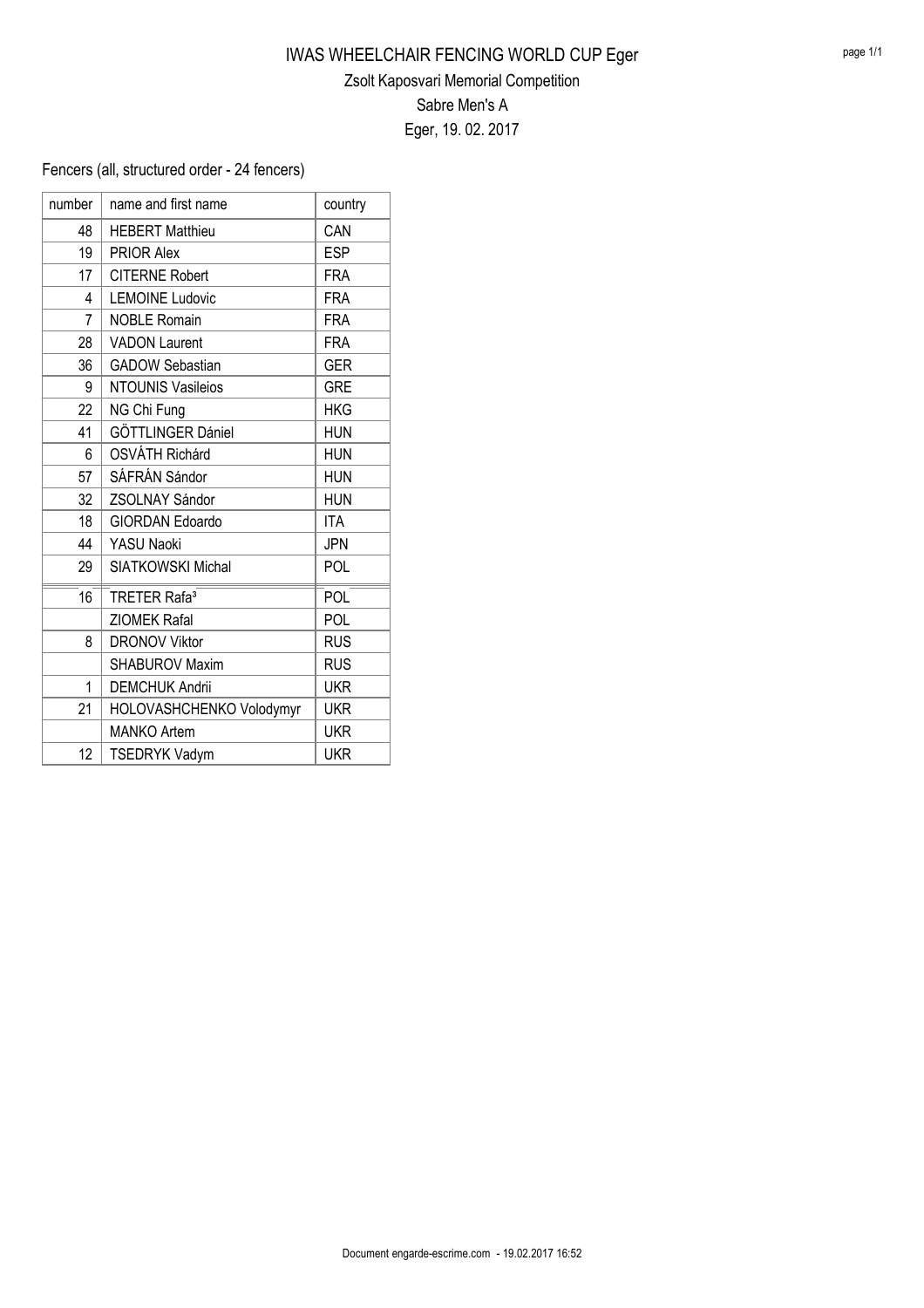Formula of the competition

24 fencers

1 poules: round

24 fencers 4 poules of 6 Separation by : countries 20 qualifiers

Direct elimination : 20 fencers

\_\_\_\_\_\_\_\_\_\_\_\_\_\_\_\_\_\_\_\_\_\_\_\_\_\_\_\_\_\_\_\_\_

Direct elimination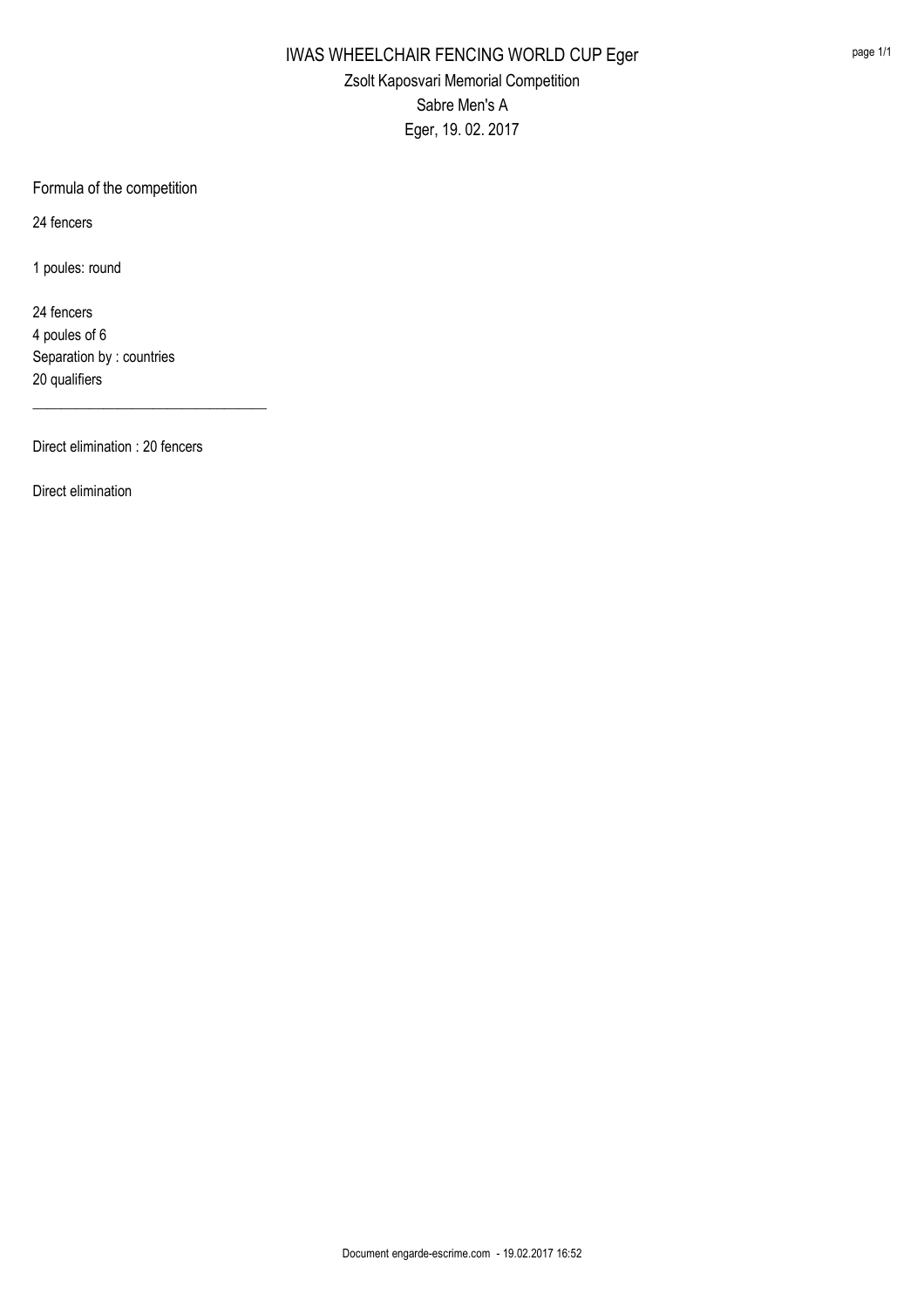## IWAS WHEELCHAIR FENCING WORLD CUP Eger Zsolt Kaposvari Memorial Competition Sabre Men's A Eger, 19. 02. 2017

#### Poules, round No 1

Poule No 1 9:00 piste No 1 Referee: DOROSHYN Oleksandr UKR, HAMAR Balázs HUN

|                                                   |                   | V<br>$\vee$<br>V                                                                                   | V/M<br>0.800   | ind.<br>7  | <b>HS</b><br>21 | rank           |
|---------------------------------------------------|-------------------|----------------------------------------------------------------------------------------------------|----------------|------------|-----------------|----------------|
| <b>CITERNE Robert</b>                             | <b>FRA</b>        | 1<br>V<br>V                                                                                        |                |            |                 | $\overline{2}$ |
| <b>DEMCHUK Andrii</b><br>TRETER Rafa <sup>3</sup> | <b>UKR</b><br>POL | V<br>$\vee$<br>V<br>V <sub>2</sub><br>$\vee$<br>V                                                  | 1.000<br>0.400 | 20<br>$-1$ | 22<br>15        | 1              |
|                                                   | <b>GER</b>        | 1<br>0<br>4<br>$\overline{4}$<br>3<br>3                                                            | 0.000          |            | 10              | 3<br>6         |
| <b>GADOW Sebastian</b>                            | <b>HUN</b>        | $\pmb{0}$<br>$\mathbf 0$<br>3<br>$\mathbf{1}$<br>$\mathbf 0$<br>$\vee$<br>V                        | 0.400          | $-15$      |                 | 5              |
| ZSOLNAY Sándor                                    |                   | $\mathbf{1}$<br>$\mathbf{1}$<br>V<br>$\vee$                                                        |                | -8<br>$-3$ | 14              | $\overline{4}$ |
| YASU Naoki                                        | <b>JPN</b>        | 4                                                                                                  | 0.400          |            | 16              |                |
| Poule No 2 9:00<br>piste No 3                     |                   |                                                                                                    |                |            |                 |                |
| Referee: OPRZEDEK Maximilian AUT                  |                   |                                                                                                    |                |            |                 |                |
|                                                   |                   |                                                                                                    | V/M            | ind.       | <b>HS</b>       | rank           |
| <b>SHABUROV Maxim</b>                             | <b>RUS</b>        | V<br>V<br>V<br>V<br>V                                                                              | 1.000          | 14         | 25              | 1              |
| GIORDAN Edoardo                                   | <b>ITA</b>        | $\vee$<br>$\mathbf 1$<br>$\overline{\mathbf{4}}$<br>V<br>V                                         | 0.600          | 3          | 20              | 3              |
| <b>TSEDRYK Vadym</b>                              | <b>UKR</b>        | 3<br>$\mathcal{L}_{\mathcal{A}}$<br>4<br>3<br>V<br>V                                               | 0.400          | 4          | 20              | 4              |
| <b>LEMOINE Ludovic</b>                            | <b>FRA</b>        | $\overline{2}$<br>$\vee$<br>V<br>V<br>V                                                            | 0.800          | 9          | 22              | $\overline{2}$ |
| SIATKOWSKI Michal                                 | POL               | 1<br>$\overline{2}$<br>1<br>$\mathbf 0$<br>V                                                       | 0.200          | $-12$      | 9               | 5              |
| GÖTTLINGER Dániel                                 | <b>HUN</b>        | 3<br>$\overline{2}$<br>$\pmb{0}$<br>1<br>1                                                         | 0.000          | $-18$      | $\overline{7}$  | 6              |
| Poule No 3 9:00<br>piste No 4                     |                   |                                                                                                    |                |            |                 |                |
| Referee: ISMAILOV Khasan RUS                      |                   |                                                                                                    |                |            |                 |                |
|                                                   |                   |                                                                                                    | V/M            | ind.       | <b>HS</b>       | rank           |
| <b>OSVÁTH Richárd</b>                             | <b>HUN</b>        | V<br>3<br>V<br>H.<br>V<br>V                                                                        | 0.800          | 9          | 23              | 1              |
| <b>PRIOR Alex</b>                                 | <b>ESP</b>        | 3<br>$\overline{4}$<br>$\vee$<br>$\mathbf{1}$<br>k.<br>4                                           | 0.200          | $-5$       | 17              | 5              |
| <b>VADON Laurent</b>                              | <b>FRA</b>        | $\mathbf{1}$<br>$\mathbf{1}$<br>$\vee$<br>$\pmb{0}$<br>$\mathcal{L}_{\mathcal{A}}$<br>$\mathbf{1}$ | 0.200          | $-16$      | 8               | 6              |
| <b>MANKO Artem</b>                                | <b>UKR</b>        | 3<br>$\vee$<br>$\overline{2}$<br>$\vee$<br>V                                                       | 0.600          | 5          | 20              | 3              |
| <b>NTOUNIS Vasileios</b>                          | <b>GRE</b>        | 3<br>V<br>$\overline{2}$<br>$\vee$<br>$\vee$                                                       | 0.600          | 6          | 20              | $\overline{2}$ |
| <b>ZIOMEK Rafal</b>                               | POL               | $\overline{2}$<br>$\vee$<br>V<br>$\mathbf{1}$<br>V                                                 | 0.600          | 1          | 18              | 4              |
|                                                   |                   |                                                                                                    |                |            |                 |                |
| Poule No 4 9:00<br>piste No 5                     |                   |                                                                                                    |                |            |                 |                |
| Referee: ROMANO Pasqualine ITA                    |                   |                                                                                                    |                |            |                 |                |
|                                                   |                   |                                                                                                    | V/M            | ind.       | <b>HS</b>       | rank           |
| <b>HEBERT Matthieu</b>                            | CAN               | $\overline{2}$<br>3<br>H.<br>3<br>$\overline{2}$<br>V                                              | 0.200          | $-5$       | 15              | 5              |
| <b>NOBLE Romain</b>                               | <b>FRA</b>        | $\mathbf{1}$<br>$\mathbb{R}^n$<br>$\vee$<br>V<br>V<br>V                                            | 0.800          | 10         | 21              | $\overline{2}$ |
| <b>DRONOV Viktor</b>                              | <b>RUS</b>        | $\vee$<br>$\vee$<br>V<br>V<br>V                                                                    | 1.000          | 19         | 25              | 1              |
| SÁFRÁN Sándor                                     | <b>HUN</b>        | $\overline{2}$<br>$\mathbf 0$<br>$\pmb{0}$<br>$\mathbf 0$<br>0                                     | 0.000          | $-23$      | $\overline{2}$  | 6              |
| NG Chi Fung                                       | <b>HKG</b>        | $\overline{2}$<br>$\overline{c}$<br>V<br>$\vee$<br>V                                               | 0.600          | 3          | 19              | 3              |
| HOLOVASHCHENKO Volodymyr                          | <b>UKR</b>        | $\vee$<br>1<br>1<br>$\vee$<br>$\mathbf 1$                                                          | 0.400          | $-4$       | 13              | 4              |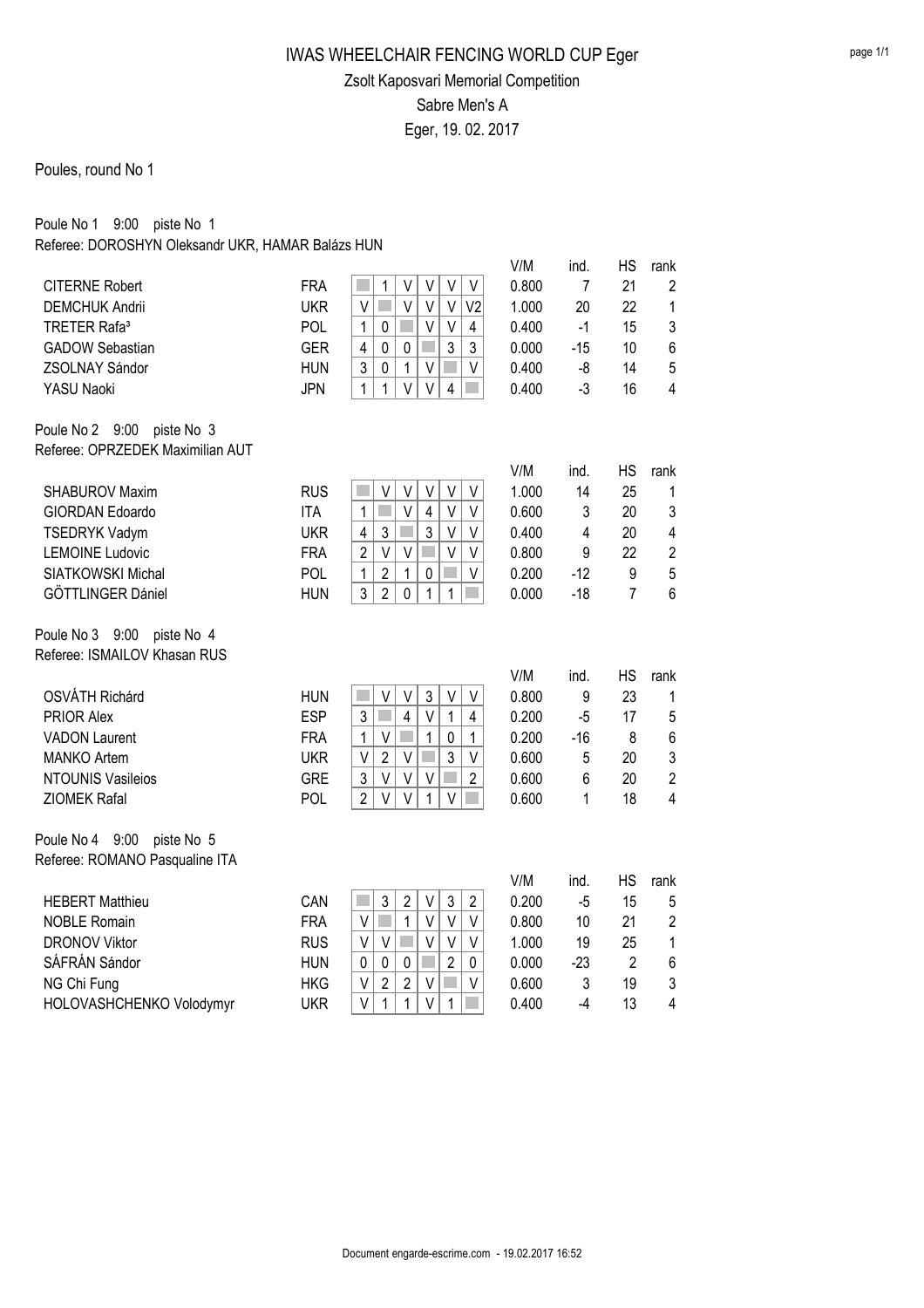### IWAS WHEELCHAIR FENCING WORLD CUP Eger Zsolt Kaposvari Memorial Competition Sabre Men's A

Eger, 19. 02. 2017

Ranking of poules, round No 1 (ordered by ranking - 24 fencers)

| rank           | name and first name            | nat.       | V/M   | ind.           | <b>HS</b>      | group      |
|----------------|--------------------------------|------------|-------|----------------|----------------|------------|
| 1              | <b>DEMCHUK Andrii</b>          | <b>UKR</b> | 1.000 | 20             | 22             | qualifier  |
| $\overline{2}$ | <b>DRONOV Viktor</b>           | <b>RUS</b> | 1.000 | 19             | 25             | qualifier  |
| 3              | <b>SHABUROV Maxim</b>          | <b>RUS</b> | 1.000 | 14             | 25             | qualifier  |
| 4              | <b>NOBLE Romain</b>            | <b>FRA</b> | 0.800 | 10             | 21             | qualifier  |
| 5              | <b>OSVÁTH Richárd</b>          | <b>HUN</b> | 0.800 | 9              | 23             | qualifier  |
| 6              | <b>LEMOINE Ludovic</b>         | <b>FRA</b> | 0.800 | 9              | 22             | qualifier  |
| $\overline{7}$ | <b>CITERNE Robert</b>          | <b>FRA</b> | 0.800 | $\overline{7}$ | 21             | qualifier  |
| 8              | <b>NTOUNIS Vasileios</b>       | <b>GRE</b> | 0.600 | 6              | 20             | qualifier  |
| 9              | <b>MANKO Artem</b>             | <b>UKR</b> | 0.600 | 5              | 20             | qualifier  |
| 10             | <b>GIORDAN Edoardo</b>         | <b>ITA</b> | 0.600 | 3              | 20             | qualifier  |
| 11             | NG Chi Fung                    | <b>HKG</b> | 0.600 | 3              | 19             | qualifier  |
| 12             | <b>ZIOMEK Rafal</b>            | POL        | 0.600 | 1              | 18             | qualifier  |
| 13             | <b>TSEDRYK Vadym</b>           | <b>UKR</b> | 0.400 | 4              | 20             | qualifier  |
| 14             | <b>TRETER Rafa<sup>3</sup></b> | POL        | 0.400 | -1             | 15             | qualifier  |
| 15             | YASU Naoki                     | <b>JPN</b> | 0.400 | $-3$           | 16             | qualifier  |
| 16             | HOLOVASHCHENKO Volodymyr       | <b>UKR</b> | 0.400 | $-4$           | 13             | qualifier  |
| 17             | ZSOLNAY Sándor                 | <b>HUN</b> | 0.400 | -8             | 14             | qualifier  |
| 18             | <b>PRIOR Alex</b>              | <b>ESP</b> | 0.200 | -5             | 17             | qualifier  |
| 19             | <b>HEBERT Matthieu</b>         | CAN        | 0.200 | -5             | 15             | qualifier  |
| 20             | <b>SIATKOWSKI Michal</b>       | POL        | 0.200 | $-12$          | 9              | qualifier  |
| 21             | <b>VADON Laurent</b>           | <b>FRA</b> | 0.200 | $-16$          | 8              | eliminated |
| 22             | <b>GADOW Sebastian</b>         | <b>GER</b> | 0.000 | $-15$          | 10             | eliminated |
| 23             | GÖTTLINGER Dániel              | <b>HUN</b> | 0.000 | $-18$          | $\overline{7}$ | eliminated |
| 24             | SÁFRÁN Sándor                  | <b>HUN</b> | 0.000 | $-23$          | $\overline{2}$ | eliminated |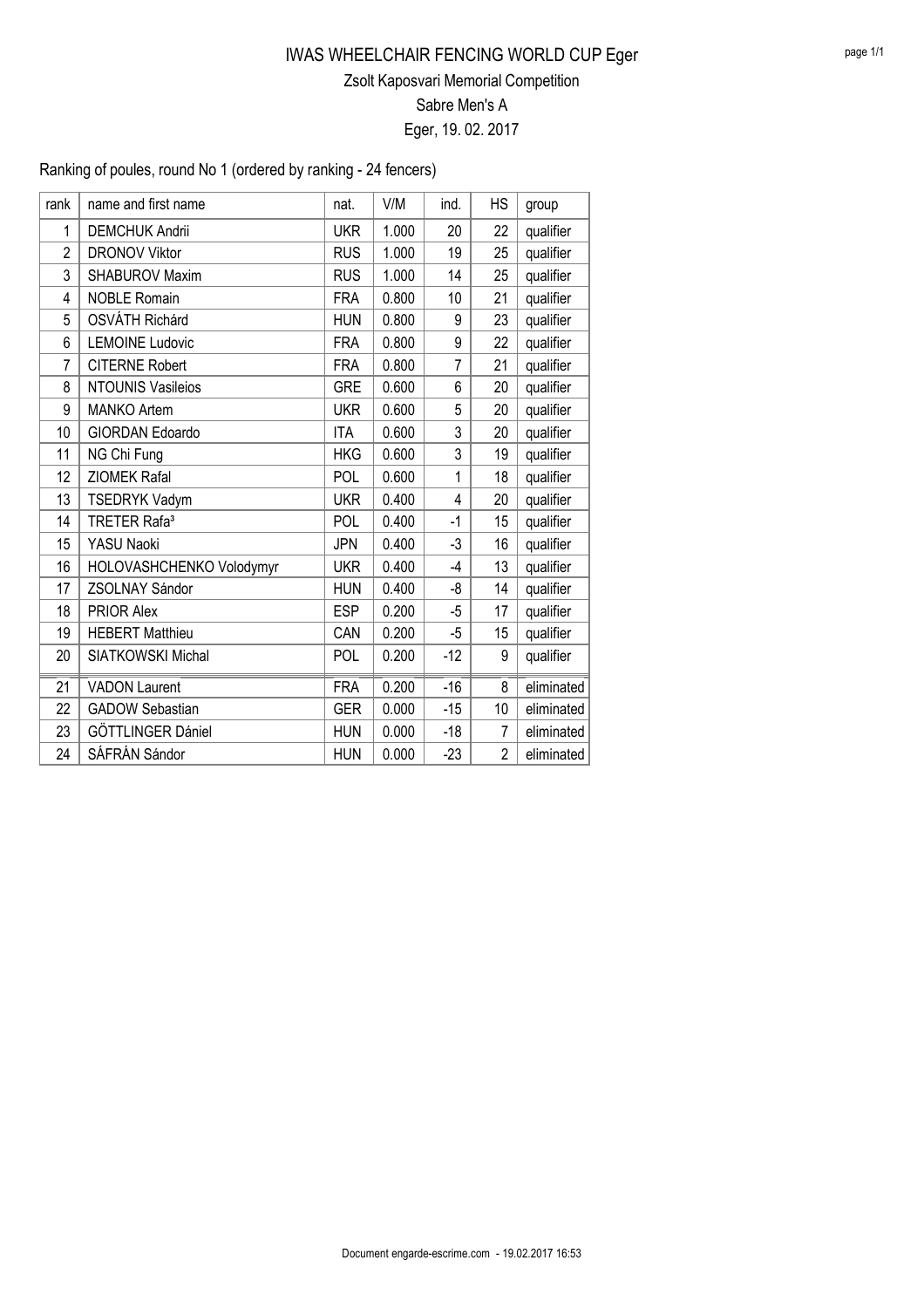Zsolt Kaposvari Memorial Competition

## Sabre Men's A

Eger, 19. 02. 2017

|                | Tableau of 32            |            | Tableau of 16                     | Tableau of 8                  |                               |
|----------------|--------------------------|------------|-----------------------------------|-------------------------------|-------------------------------|
| $\mathbf{1}$   | <b>DEMCHUK Andrii</b>    | <b>UKR</b> |                                   |                               |                               |
| 32             |                          | ---        | <b>DEMCHUK Andrii</b>             |                               |                               |
| 17             | ZSOLNAY Sándor           | <b>HUN</b> |                                   | <b>DEMCHUK Andrii</b><br>15/7 |                               |
| 16             | HOLOVASHCHENKO Volodymyr | <b>UKR</b> | HOLOVASHCHENKO Volodymyr<br>13/12 |                               |                               |
| 9              | <b>MANKO Artem</b>       | <b>UKR</b> |                                   |                               | <b>DEMCHUK Andrii</b><br>15/4 |
| 24             |                          |            | <b>MANKO Artem</b>                |                               |                               |
| 25             |                          |            |                                   | <b>MANKO Artem</b><br>15/10   |                               |
| 8              | <b>NTOUNIS Vasileios</b> | <b>GRE</b> | NTOUNIS Vasileios                 |                               |                               |
| 5              | OSVÁTH Richárd           | <b>HUN</b> |                                   |                               |                               |
| 28             |                          |            | OSVÁTH Richárd                    |                               |                               |
| 21             |                          |            |                                   | OSVÁTH Richárd                |                               |
| 12             | ZIOMEK Rafal             | <b>POL</b> | ZIOMEK Rafal                      | 15/7                          |                               |
| 13             | <b>TSEDRYK Vadym</b>     | <b>UKR</b> |                                   |                               | OSVÁTH Richárd                |
|                | SIATKOWSKI Michal        | <b>POL</b> | TSEDRYK Vadym                     |                               | 15/11                         |
| 20             |                          |            | 15/4                              | <b>NOBLE Romain</b>           |                               |
| 29             |                          |            | <b>NOBLE Romain</b>               | 15/8                          |                               |
| 4              | <b>NOBLE Romain</b>      | <b>FRA</b> |                                   |                               |                               |
| $\mathbf{3}$   | SHABUROV Maxim           | <b>RUS</b> | SHABUROV Maxim                    |                               |                               |
| 30             | -----                    | ---        |                                   | SHABUROV Maxim                |                               |
| 19             | <b>HEBERT Matthieu</b>   | CAN        | TRETER Rafa <sup>3</sup>          | 15/7                          |                               |
| 14             | TRETER Rafa <sup>3</sup> | <b>POL</b> | 15/10                             |                               | SHABUROV Maxim                |
| 11             | NG Chi Fung              | <b>HKG</b> | NG Chi Fung                       |                               | 15/7                          |
| 22             |                          | ---        |                                   | <b>LEMOINE Ludovic</b>        |                               |
| 27             |                          |            |                                   | 15/12                         |                               |
| $6\phantom{.}$ | <b>LEMOINE Ludovic</b>   | <b>FRA</b> | <b>LEMOINE Ludovic</b>            |                               |                               |
| $\overline{7}$ | <b>CITERNE Robert</b>    | <b>FRA</b> |                                   |                               |                               |
| 26             |                          |            | <b>CITERNE Robert</b>             |                               |                               |
| 23             |                          |            |                                   | GIORDAN Edoardo<br>15/4       |                               |
| 10             | GIORDAN Edoardo          | <b>ITA</b> | GIORDAN Edoardo                   |                               |                               |
| 15             | YASU Naoki               | <b>JPN</b> |                                   |                               | <b>DRONOV Viktor</b><br>15/7  |
| 18             | PRIOR Alex               | <b>ESP</b> | PRIOR Alex<br>15/8                |                               |                               |
| 31             |                          |            |                                   | <b>DRONOV Viktor</b><br>15/9  |                               |
| $\overline{2}$ | <b>DRONOV Viktor</b>     | <b>RUS</b> | <b>DRONOV Viktor</b>              |                               |                               |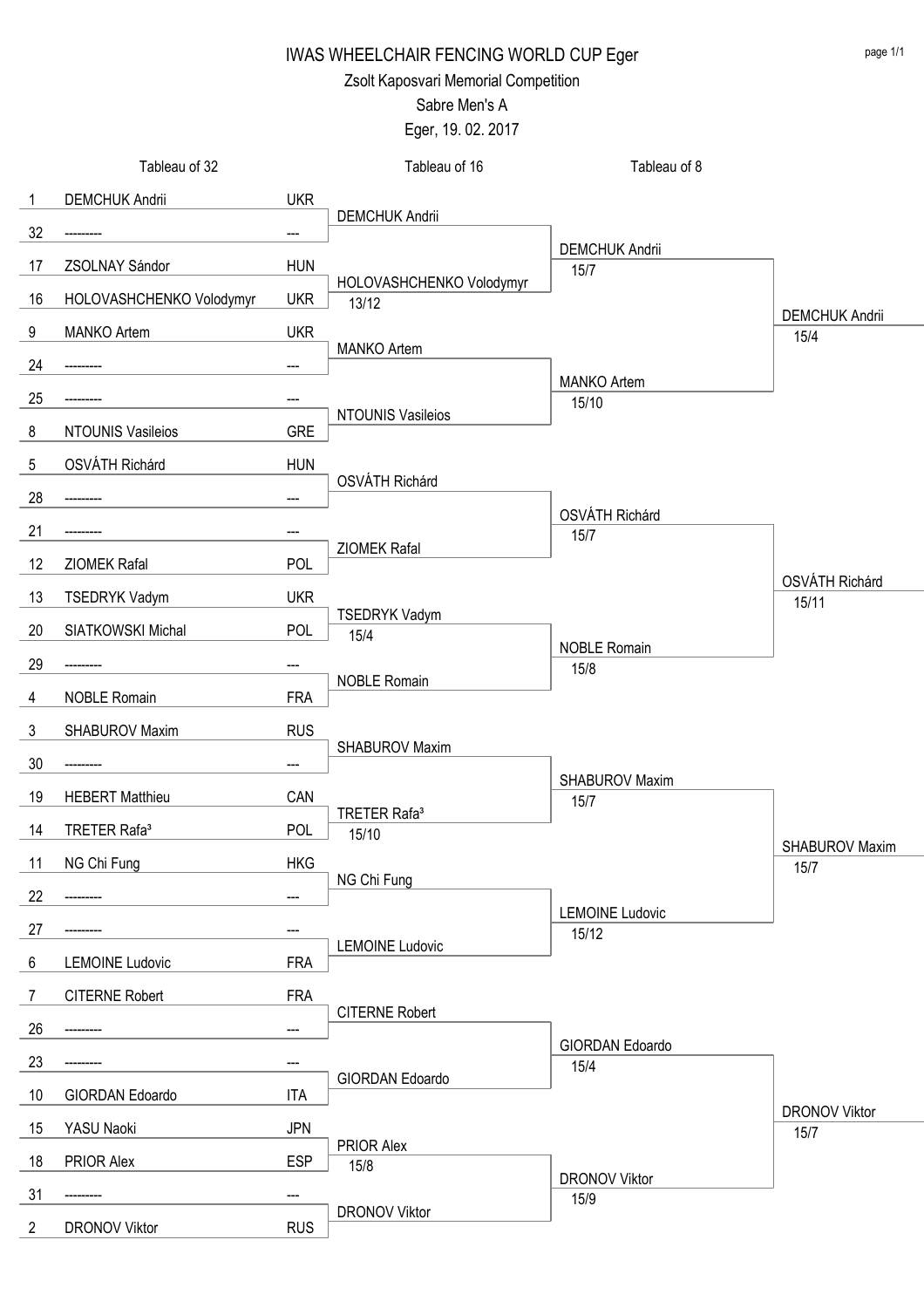Zsolt Kaposvari Memorial Competition

# Sabre Men's A

Eger, 19. 02. 2017

|   | Tableau of 8           |            | Semi-finals           | Final                 |                       |
|---|------------------------|------------|-----------------------|-----------------------|-----------------------|
|   | <b>DEMCHUK Andrii</b>  | <b>UKR</b> |                       |                       |                       |
|   |                        |            | <b>DEMCHUK Andrii</b> |                       |                       |
| 8 | <b>MANKO Artem</b>     | <b>UKR</b> | 15/4                  |                       |                       |
|   |                        |            |                       | <b>DEMCHUK Andrii</b> |                       |
| 5 | OSVÁTH Richárd         | <b>HUN</b> |                       | 15/13                 |                       |
|   |                        |            | OSVÁTH Richárd        |                       |                       |
| 4 | <b>NOBLE Romain</b>    | <b>FRA</b> | 15/11                 |                       |                       |
|   |                        |            |                       |                       | <b>DEMCHUK Andrii</b> |
| 3 | <b>SHABUROV Maxim</b>  | <b>RUS</b> |                       |                       | 15/5                  |
|   |                        |            | <b>SHABUROV Maxim</b> |                       |                       |
| 6 | <b>LEMOINE Ludovic</b> | <b>FRA</b> | 15/7                  |                       |                       |
|   |                        |            |                       | <b>DRONOV Viktor</b>  |                       |
|   | GIORDAN Edoardo        | ITA        |                       | 15/13                 |                       |
|   |                        |            | <b>DRONOV Viktor</b>  |                       |                       |
| 2 | <b>DRONOV Viktor</b>   | <b>RUS</b> | 15/7                  |                       |                       |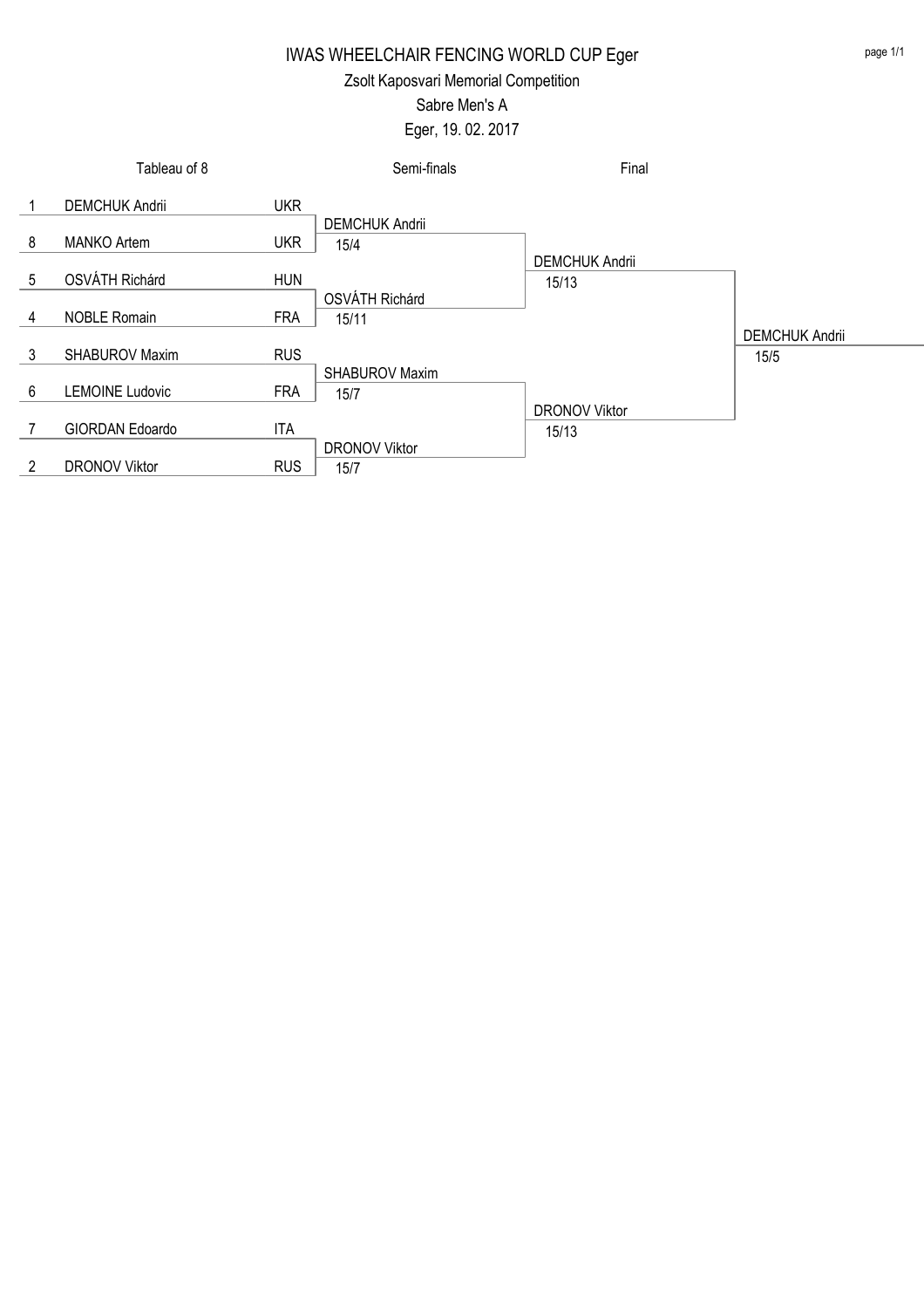### Zsolt Kaposvari Memorial Competition

Sabre Men's A

Eger, 19. 02. 2017

### Overall ranking (ordered by ranking - 24 fencers)

| rank | name and first name            | nat.       |
|------|--------------------------------|------------|
| 1    | <b>DEMCHUK Andrii</b>          | <b>UKR</b> |
| 2    | <b>DRONOV Viktor</b>           | <b>RUS</b> |
| 3    | OSVÁTH Richárd                 | <b>HUN</b> |
| 3    | <b>SHABUROV Maxim</b>          | <b>RUS</b> |
| 5    | <b>NOBLE Romain</b>            | <b>FRA</b> |
| 6    | <b>LEMOINE Ludovic</b>         | <b>FRA</b> |
| 7    | <b>MANKO Artem</b>             | <b>UKR</b> |
| 8    | <b>GIORDAN Edoardo</b>         | <b>ITA</b> |
| 9    | <b>CITERNE Robert</b>          | <b>FRA</b> |
| 10   | <b>NTOUNIS Vasileios</b>       | <b>GRE</b> |
| 11   | NG Chi Fung                    | <b>HKG</b> |
| 12   | <b>ZIOMEK Rafal</b>            | <b>POL</b> |
| 13   | <b>TSEDRYK Vadym</b>           | <b>UKR</b> |
| 14   | <b>TRETER Rafa<sup>3</sup></b> | POL        |
| 15   | HOLOVASHCHENKO Volodymyr       | <b>UKR</b> |
| 16   | <b>PRIOR Alex</b>              | <b>ESP</b> |
| 17   | <b>YASU Naoki</b>              | <b>JPN</b> |
| 18   | <b>ZSOLNAY Sándor</b>          | <b>HUN</b> |
| 19   | <b>HEBERT Matthieu</b>         | CAN        |
| 20   | SIATKOWSKI Michal              | POL        |
| 21   | <b>VADON Laurent</b>           | <b>FRA</b> |
| 22   | <b>GADOW Sebastian</b>         | <b>GER</b> |
| 23   | GÖTTLINGER Dániel              | <b>HUN</b> |
| 24   | SÁFRÁN Sándor                  | <b>HUN</b> |